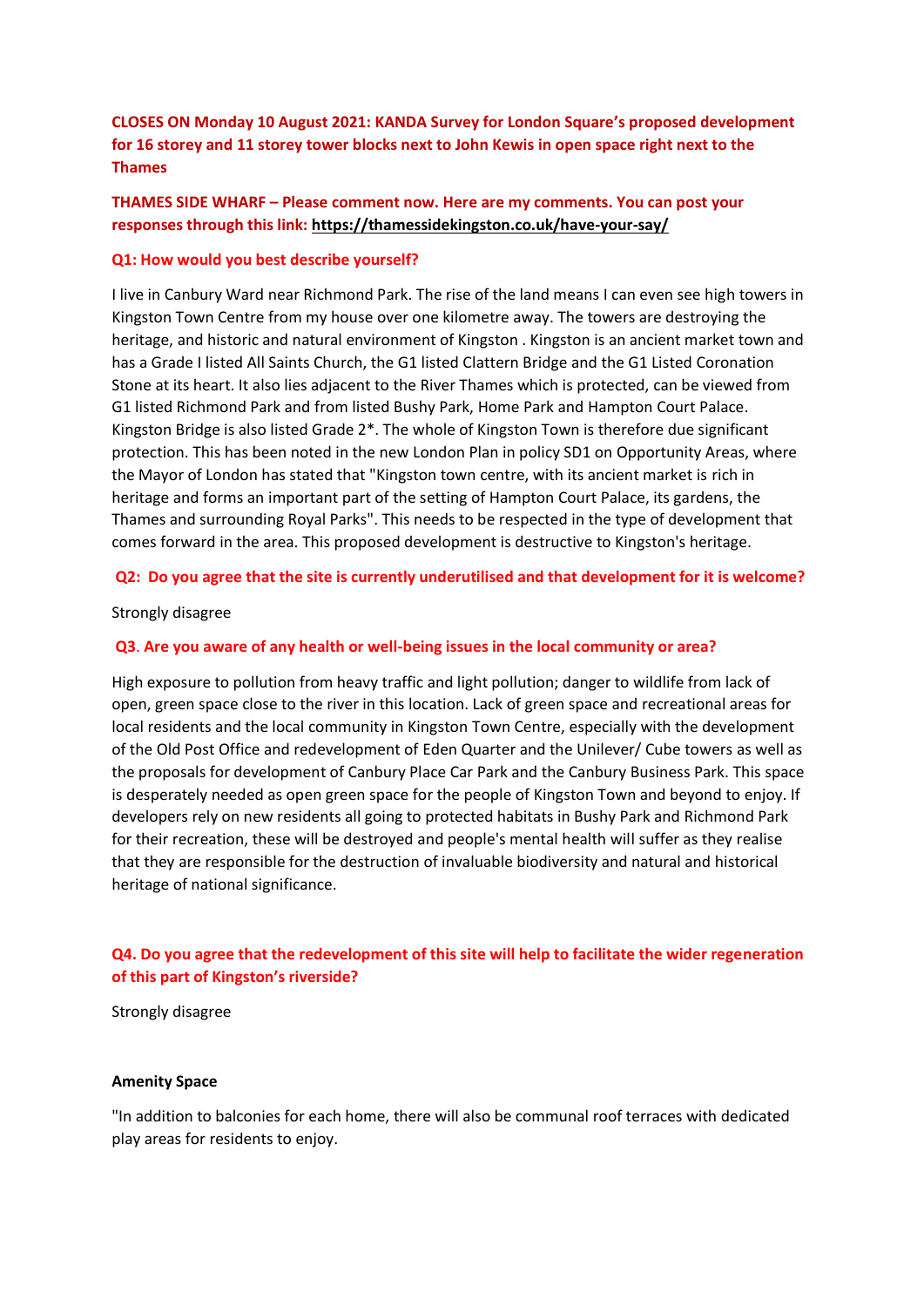These spaces will be heavily greened and will offer a tranquil amenity space for residents of the building."

# **Q5: Do you agree that a brownfield site such as Thames Side Wharf should be prioritised when considering sites to be used to deliver Kingston's housing targets?**

### Strongly disagree

6. The redevelopment of the site offers a unique opportunity to provide new public realm along the Thames, increasing health and wellbeing in the local area and providing a better experience for residents and visitors.

The activation of this part of the riverside in particular will help to complete the link between Canbury Gardens to the north of the site to the array of bars, restaurants and cafes to the south.

The space will encourage pedestrian movement along the water's edge, inviting those using the area to make full use of the space along the river.

The space will also be landscaped with new trees and planters, offering much needed greening to the area, which is heavily built up. This new greening, along with new benches for public use, will encourage people to use this space to sit and relax. There also is an opportunity to include play opportunities for younger children.

# **Q6. Do you agree that the provision of increased greening and pedestrianisation will make this part of the riverside more attractive to walk through, visit and spend time?**

Strongly disagree

# **We are keen to hear the thoughts of the local community to understand what you would like to see in this space to make it truly attractive to local residents, workers and visitors to the area.**

I would like to see a park in this space with no development on it at all. Recreational space on roofs is an unacceptable alternative to green space at ground level and will be devoid of biodiversity. Kingston Town Centre is already short of open space with massive residential developments happening or planned on the Old Post Office Site, Canbury Place Car Park, Kingfisher and Cattle Market sites and the Guildhall. This proposal will not open up the area. It will close it down with a huge tower and many more people. It will not be affordable to local people as prices in such a prime riverside location will start so high that - even with a discount to market price - they will not be in any way affordable.

#### **New commercial space**

#### Contributing to the new creative quarter

This part of Kingston Town Centre comprises mainly parking and is less animated and populated compared to the rest of Kingston. It also does not have a clear purpose or vision. We have therefore looked at the potential wider role of Thames Side Wharf in transforming this "forgotten" quarter.

Alongside wider work by Kingston Council, including the recently published Canbury Gardens Masterplan and their Reimagining Kingston Town Centre's Streets and Spaces Strategy, future development on Thames Side Wharf can contribute towards a successful, vibrant and inclusive town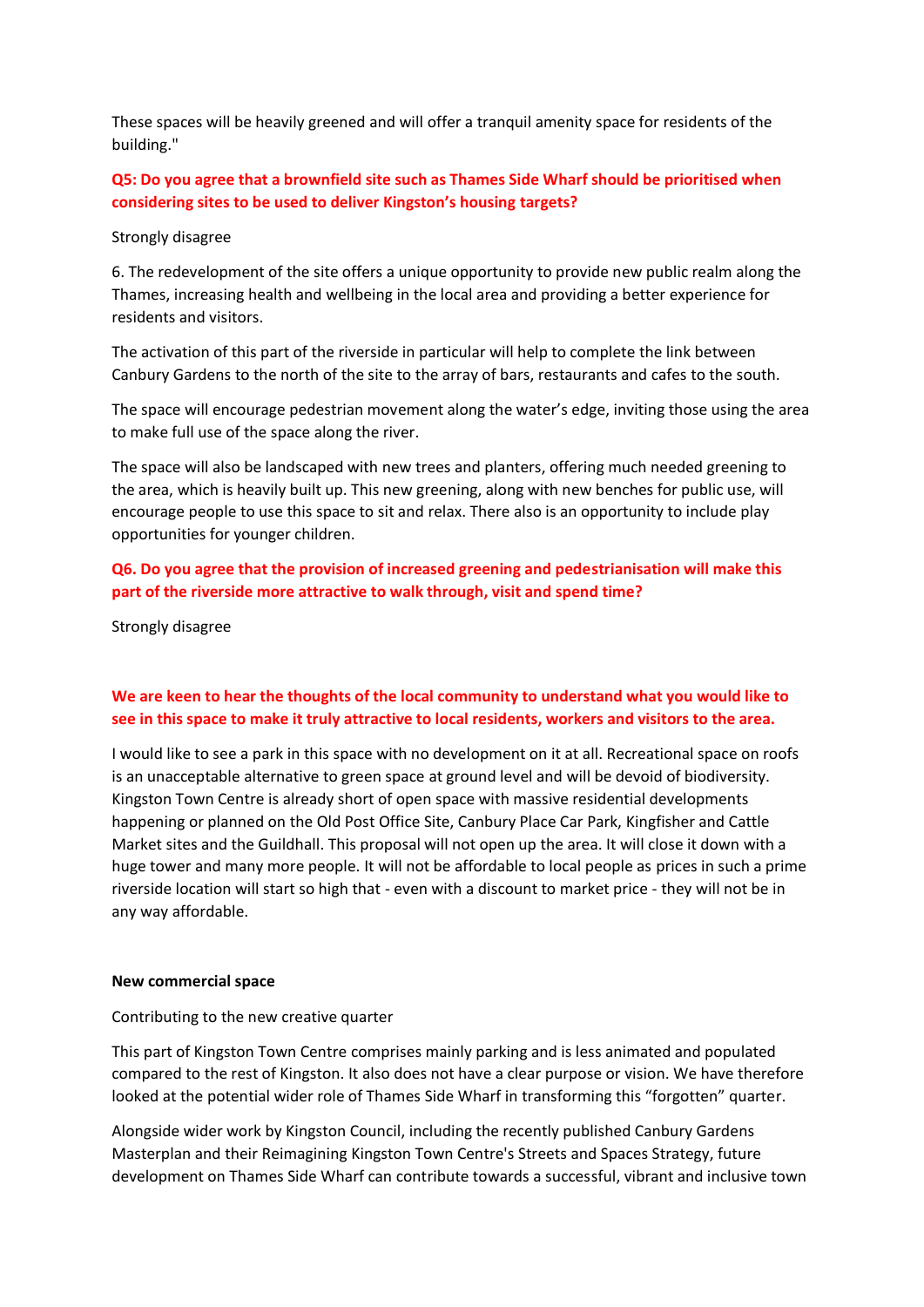centre which supports the delivery of good growth. A key objective of the proposals is therefore to support and facilitate the realisation of a Creative Quarter in this part of Kingston.

We currently envision the proposals including new commercial space at ground floor. This space will be allocated as Class E. Class E is a flexible, catch-all use class that can be used for a variety of spaces, including:

- **Retail**
- Cafes and Restaurants
- Fitness
- Offices/workspace
- Nurseries

We are designing this space to be a flexible creative space to contribute to the new Creative Quarter envisaged by the Council for this part of Kingston.

However, we would be interested to hear your views about what you would like to see delivered. The space is flexible and can be used for a variety of uses, and we want to work with the local community to identify the local needs and priorities for space in this key riverside location.

## **Q7. What would you like to see this space used for?**

I would like to see open green space in the form of a park in this key riverside location

#### **Improved Accessibility**

#### Opening the site up

The proposals for Thames Side Wharf will open up the site and offer better connections along the River Thames and into the town centre.

Pedestrians have been put into the forefront of our public realm strategy, and the new riverside space has been designed to accommodate those travelling on foot. As well as the public realm improvements immediately adjacent to the river, the proposals seek to enhance the pedestrian experience with widened pavements along Vicarage Road for those accessing the riverside from the Town Centre.

The new landmark building on the riverside will help to draw attention to this new space, whilst the public realm improvements will allow for a much more pleasant link between the town centre and Canbury Gardens, making both spaces easier to access.

We are currently working with John Lewis to produce a solution that allows for their deliveries to continue, whilst facilitating changes to the road network which will allow the the proposed closure of this part of Thames Side to vehicles to take place.

## **NO QUESTION HERE**

## **Height and design**

*Design*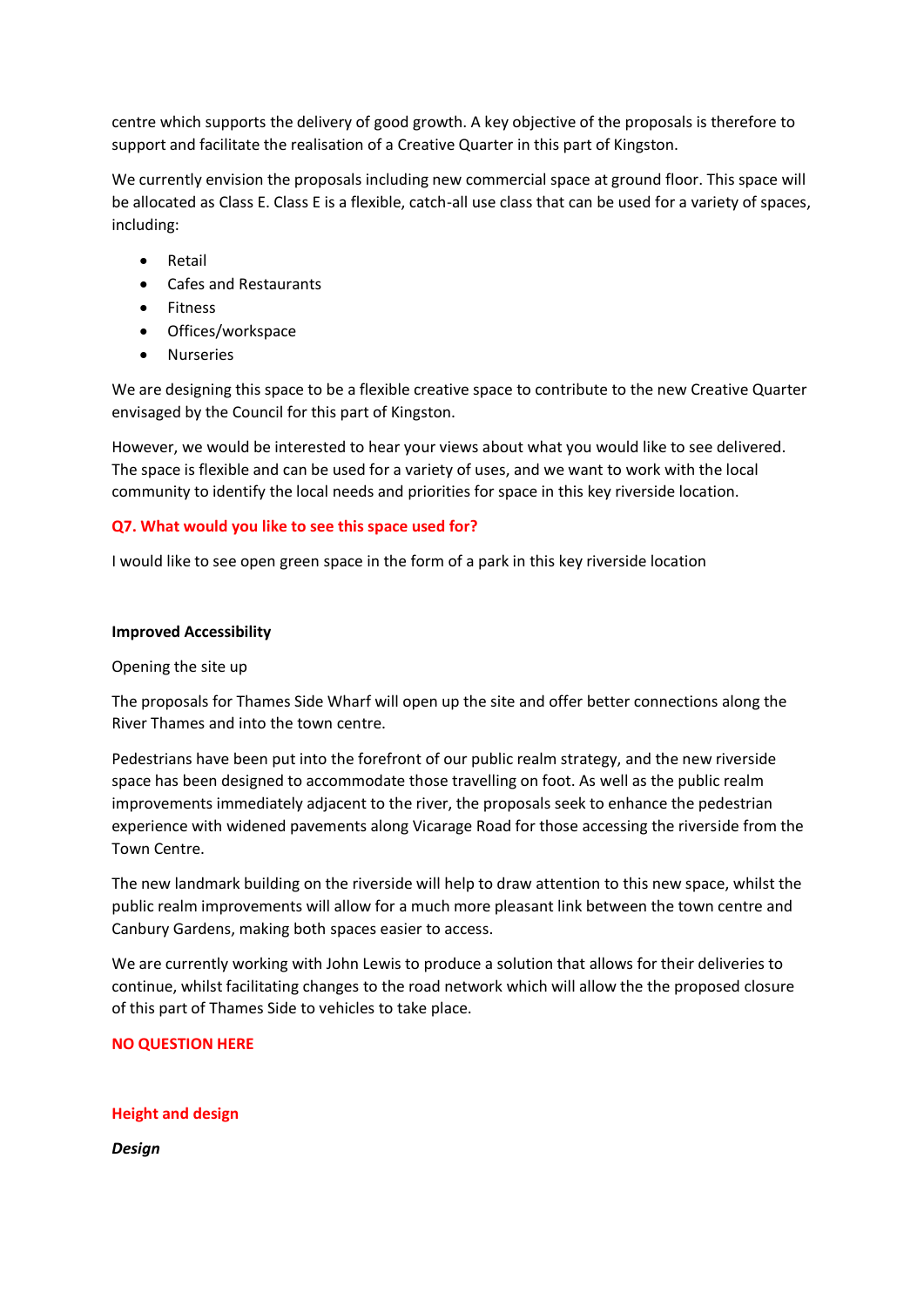The design of the building is inspired by the local context and heritage of Kingston, whilst creating its own distinct character.

Across the local area, brick and masonry use is prevalent, in particular white bricks and rich detail, in an Art Deco style. This style was popular in the early 20th Century when part of the town centre was being built.

Although we are still evolving the design and architecture of the proposed buildings for Thames Side Wharf, we envision them having clear references to these distinct styles found elsewhere in the town centre.

The materials will likely be a mixture of light brick and material colours, with metal and concrete detailing across the building to offer relief from the bricks.

### *Height*

The proposals will be carefully designed to respond and respect the local character of the site. This has resulted in a careful balance between optimizing the mix of uses on the site due its accessibility and adhering to the principles and opportunities set out in the Kingston Local Plan, while producing a design solution sensitive to site's proximity to neighbouring residential properties and local heritage assets.

It is noted that the previous permission for the site included buildings rising to 11 storeys and with no affordable housing. This permission was not implemented for viability reasons. For redevelopment to take place, including the delivery of 35% affordable housing and new public realm, a tall building on the site is therefore needed.

The current proposals comprise a building rising to 16 storeys with a shoulder building rising to 13 storeys behind. We are continuing to discuss this with Kingston planning officers, councillors and local stakeholder groups. However, we feel that we have struck the balance between maximising the site's potential to deliver wider benefits to Kingston, whilst respecting the site's context.

# **Q8. Do you agree that the design of the building appropriately references the wider design of Kingston town centre?**

Strongly disagree

**Q9. Do you agree that varying the heights of the riverside building and the shoulder building next to it means that the impact of the buildings on the townscape is reduced?**

Strongly disagree (No option to comment). This question feels like a trick question...

## **Q10. Please let us know if you have any other comments.**

This proposed development is totally inappropriate in this location and given the huge lack of local ground level green space in Kingston. Your own picture show how Fairfield is the only green space in an area where more than 1000 residential units will be coming forward in the next few years. This is unacceptable as is the significant harm that a high rise development in this location will cause to the Arcadian Thames and to listed assets all around the site and the wider area. In addition, none of the units in this development will be affordable to local people even at a discounted rate.

The last question in the survey is misleading: 9. Do you agree that varying the heights of the riverside building and the shoulder building next to it means that the impact of the buildings on the